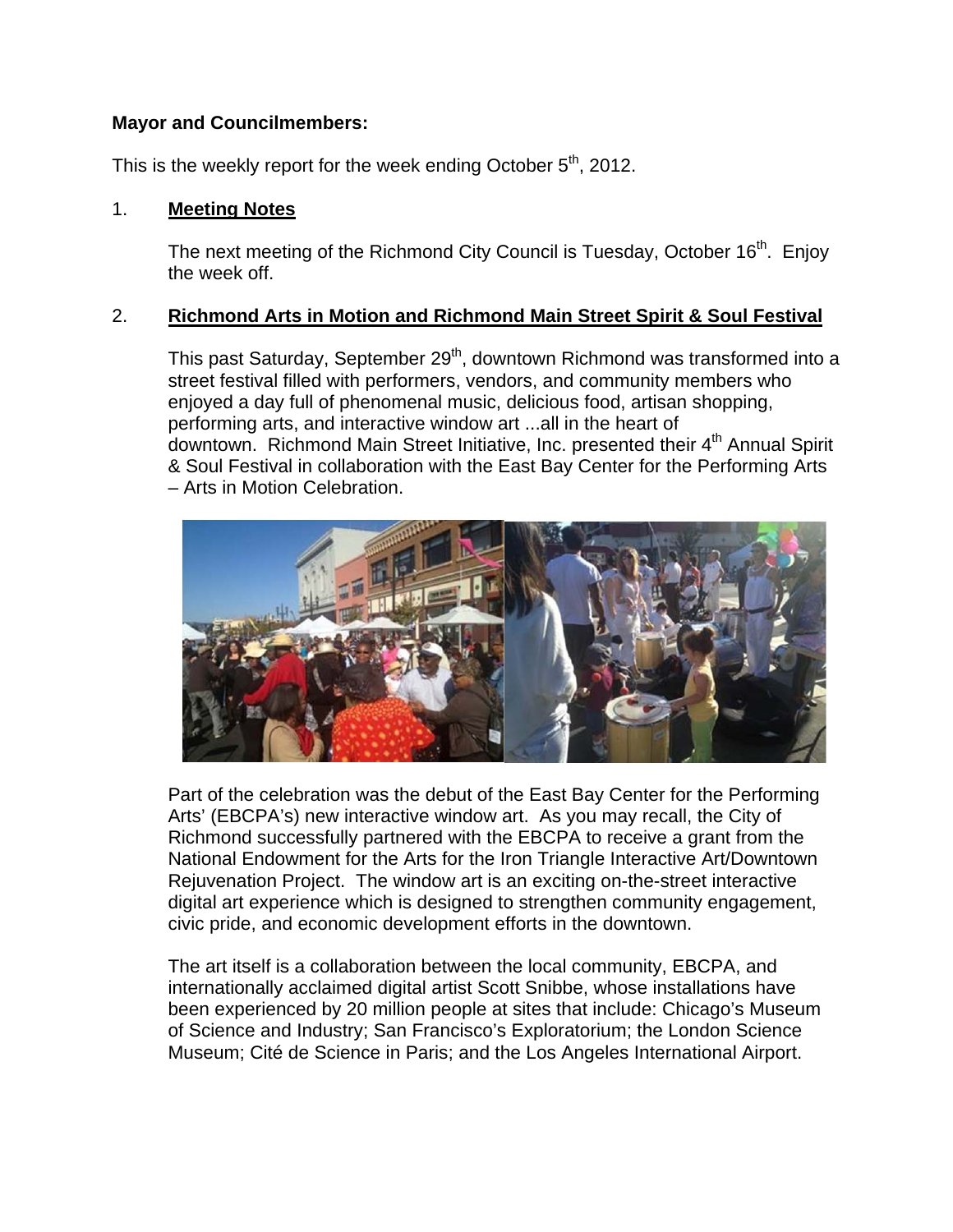If you missed the dedication ceremony, you can always check out the interactive art in the window of the East Bay Center located on the corner of 11<sup>th</sup> Street and Macdonald Avenue. It's a permanent art installation, soon to be a noted "place to be" in downtown Richmond.



## 3. **Richmond Bay Campus Long Range Development Meeting**

On Thursday, October 4<sup>th</sup>, Lawrence Berkeley National Laboratory (LBNL) and UC Berkeley (UCB) hosted a community workshop to discuss the Long Range Development Plan for the new Richmond Bay Campus of LBNL. Approximately 100 community members attended the meeting to learn about site planning and development objectives for the new campus. The keynote for the meeting was a presentation by BMS Design Group outlining the concept plan for the Richmond Bay Campus. You can view the slides from the presentation from BMS Design Group here.

Following the presentation, those in attendance had the opportunity to join in a discussion with staff from Lawrence Berkeley National Laboratory, UC Berkeley, and the City of Richmond at "breakout" tables on topics including education and community wellness, jobs and business opportunities, planning and community input, remediation and restoration, science, site character, specific plan and connectivity, and sustainability. More information on the planning process for the Richmond Bay Campus is available at www.ci.richmond.ca.us/lbnl.

### 4. **Richmond Youth on Course Golf Program**

The Richmond Country Club hosted a fundraiser for the Northern California Golf Association (NCGA) Foundation - *Youth on Course* this past Friday, September  $28<sup>th</sup>$ . The event was an open golf day for anyone who wanted to play on this historic private golf course, while simultaneously supporting a very worthwhile cause. On that day, 85% of the \$100 per person playing fee was donated to the Richmond *Youth on Course* golf program.

The Richmond *Youth on Course* golf program is a unique partnership with the NCGA Foundation, the Richmond Country Club, the City of Richmond, Richmond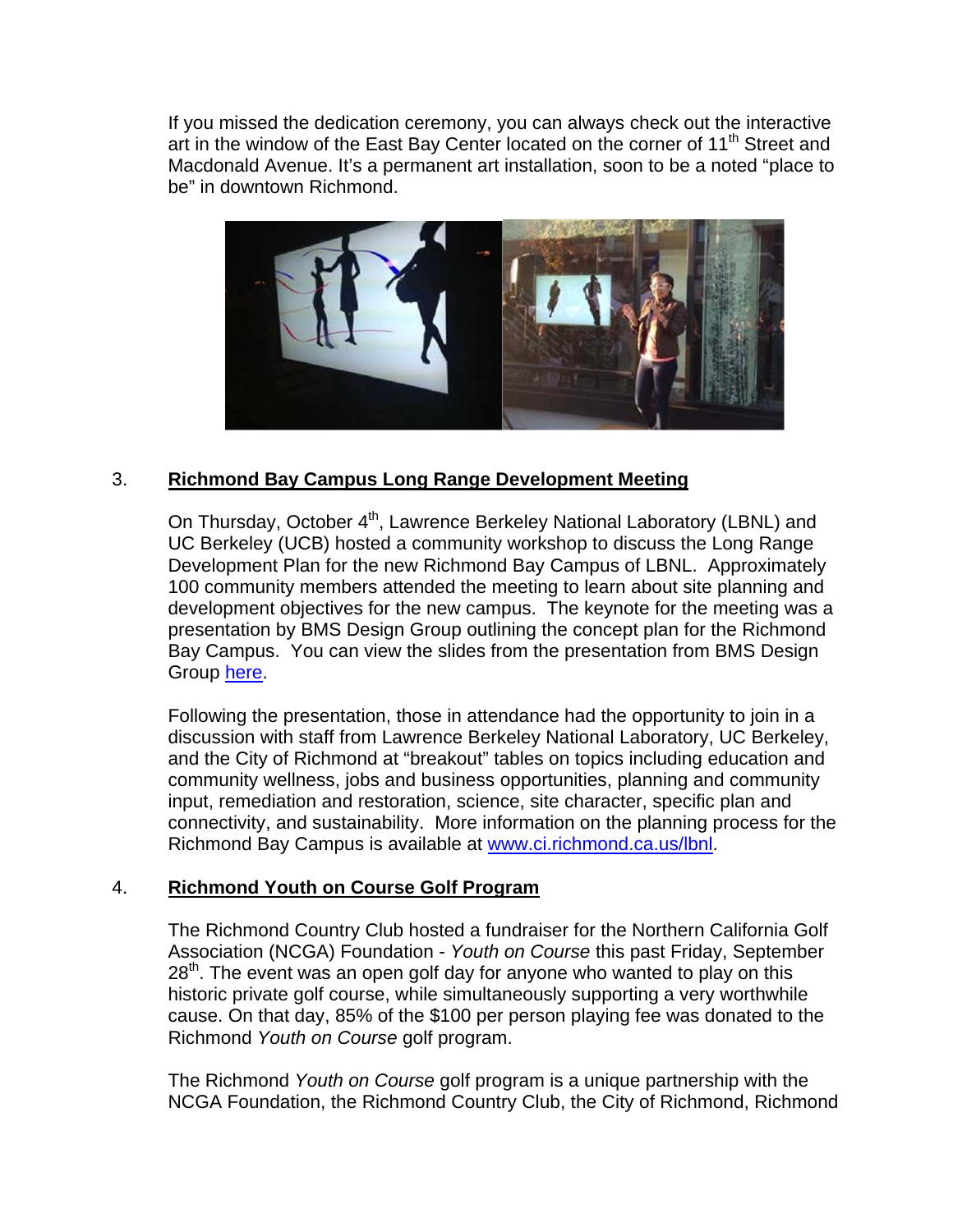Police Activities League, West Contra Costa Salesian Boys & Girls Club, and the Richmond YMCA. *Youth on Course* provides life skills and values to deserving youth through golf. The mission of this NCGA Foundation is to provide affordable and accessible golf and clinics, along with high school internships and college scholarships. The Richmond *Youth on Course* 2011 fall clinic concluded with 26 participants and resulted in one youth employed at the Richmond Country Club under the NCGA Foundation internship program.

This fall, Richmond Country Club will reprise their 2011 program to host more than 30 youth from Richmond and provide them with 20 weeks of golf instruction from PGA professionals, along with *Youth on Course's* life skills, character development and healthy lifestyles curriculum.

A special emphasis will again be placed on early college awareness, with players from the University of California, Berkeley men's golf team making weekly visits to mentor participants, under the direction of Coach Steve Desimone, who infuses community service into his coaching philosophy. UC Berkeley's golf team was just ranked 3rd overall in the United States last year by *Golf World*.



### 5. **Costa Avenue Sanitary Sewer**

Ghilotti Brothers Construction, under contract to Veolia, began preliminary work this week on the Costa Avenue sewer line replacement, between 13<sup>th</sup> Street and  $23<sup>rd</sup>$  Street. Excavation of the pipeline is expected to begin on October  $8<sup>th</sup>$  and should last for about 3 weeks. This will include sewer laterals and manholes. The work will begin near  $13<sup>th</sup>$  Street and proceed toward  $23<sup>rd</sup>$  Street. Veolia currently anticipates completion in early November 2012.

Depending on the weather, road improvements will either immediately follow the pipeline work this fall or will be completed as soon as possible next spring.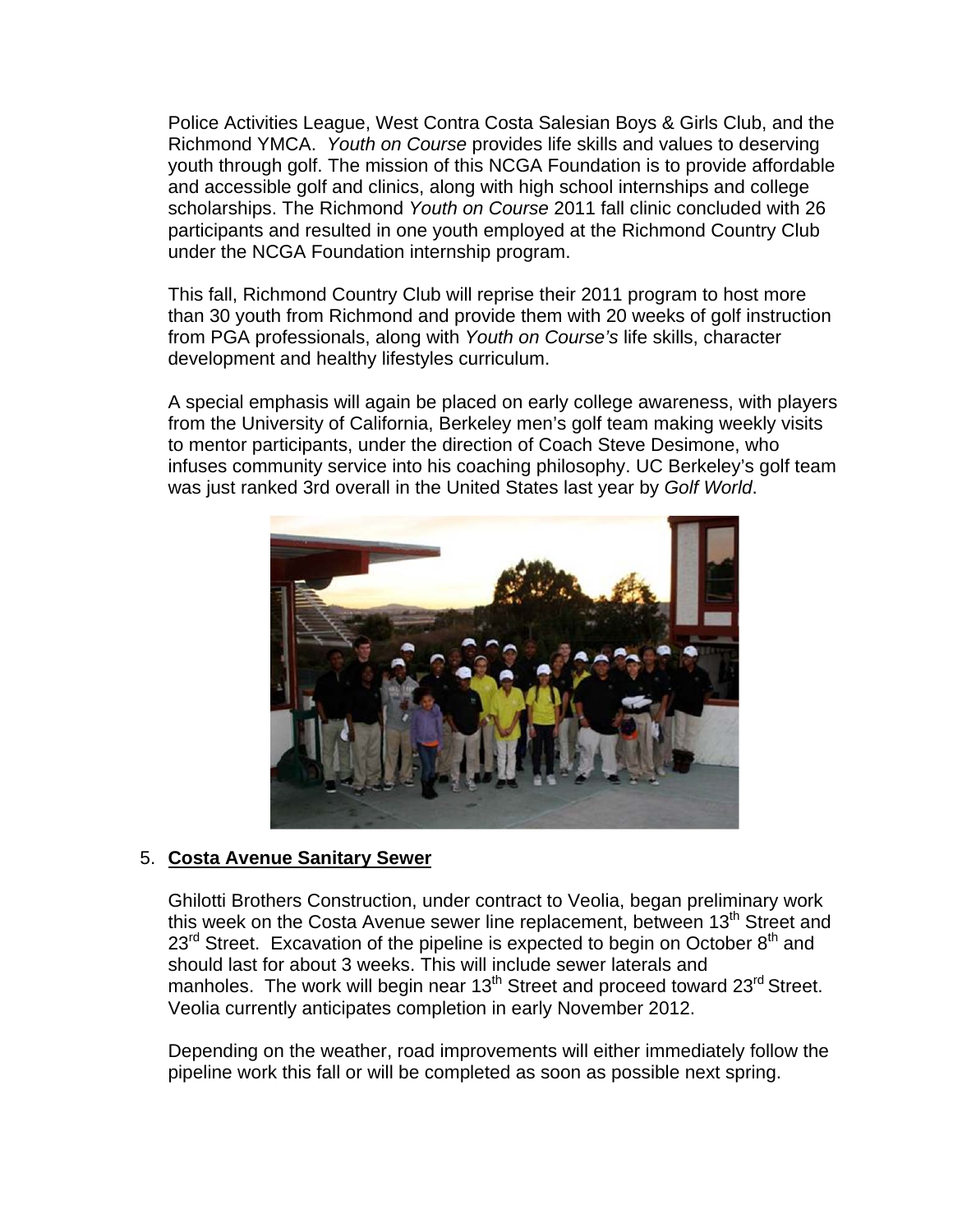### 6. **Storm-Flo Full Trash Capture Device Installation at Hilltop Lake**

In order to comply with the City's stormwater permit, full trash capture devices are being installed to treat stormwater from many commercial areas. The first large trash capture device will be installed in the stormwater pipe draining Hilltop Mall in October. The trail on the south side of Hilltop Lake (also known as Garrity Creek retention basin) will be closed from October  $8<sup>th</sup>$  to November 1<sup>st</sup> for the installation of the device. In addition, the entire lake trail will be closed for two days during the week of October  $15<sup>th</sup>$  for large trucks delivering the device and surrounding vault. More information is on the City's News Flash page and stormwater webpage under the Engineering Department.

You can register on Twitter to follow this and other Engineering projects at http://twitter.com/CoR\_Engineering. Click the follow button to register. If you are interested in this project only, simply follow Lynne Scarpa, project manager, for the placement of the full trash capture devices.



Trash capture device.



The above trailed noted in red will be closed from October  $8<sup>th</sup>$  to November  $1<sup>st</sup>$  for the installation of the trash capture device.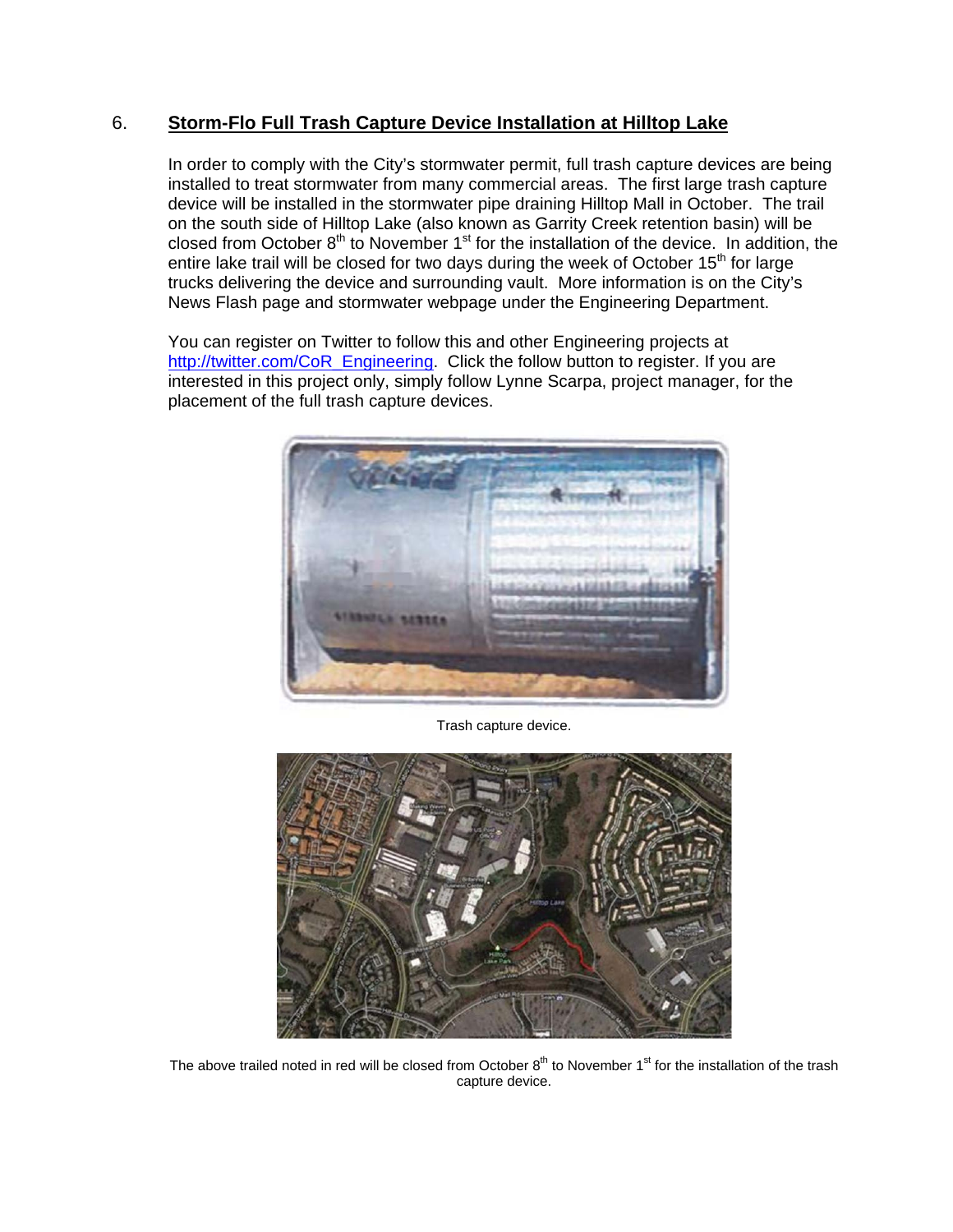## 7. **The Rewards of Volunteering at LEAP**

Six months ago, Zahra, a military veteran recently returned from Iraq, came to a Literacy for Every Adult Program (LEAP) volunteer meeting. Young and enthusiastic about teaching, LEAP staff members asked her to help another wonderful writing volunteer, Sharon May. She quickly fit into the regularly scheduled group on Tuesday from 9:00 AM – 11:00 AM where students were learning a range of writing skills, from the basics of grammar to essay writing. Zahra recently found employment and sent us a letter, an excerpt of which is as follows:



"The biggest thing I learned in my few months at LEAP was how to walk through brainstorming and writing in an interactive way. In the beginning, I started out holding the pencil and talking a lot on my first day. However, by the end of my time helping with the class, I am happy that each essay review became more and more like a conversation led by the student. So, I genuinely felt growth in my coaching. It was a great experience and believe it or not, looking forward to the Tuesday morning class was the biggest highlight of my week, so my change of schedule is certainly bittersweet!"

If you have a friend or relative that wants to help in the community and expand their skill set in the field of education, please have them contact LEAP at (510) 307-8084.

## 8. **Recreation Highlights**

### Halloween Party

Reminder: Tickets are now on sale for the 9<sup>th</sup> Annual Richmond Senior Center Halloween Party. Entertainment, refreshments and a costume contest are included. This ghoulishly fun event will be held on Saturday, October  $27<sup>th</sup>$  from 5:00 PM to 7:00 PM. Purchase your \$7 ticket at the Senior Center today!

### May Valley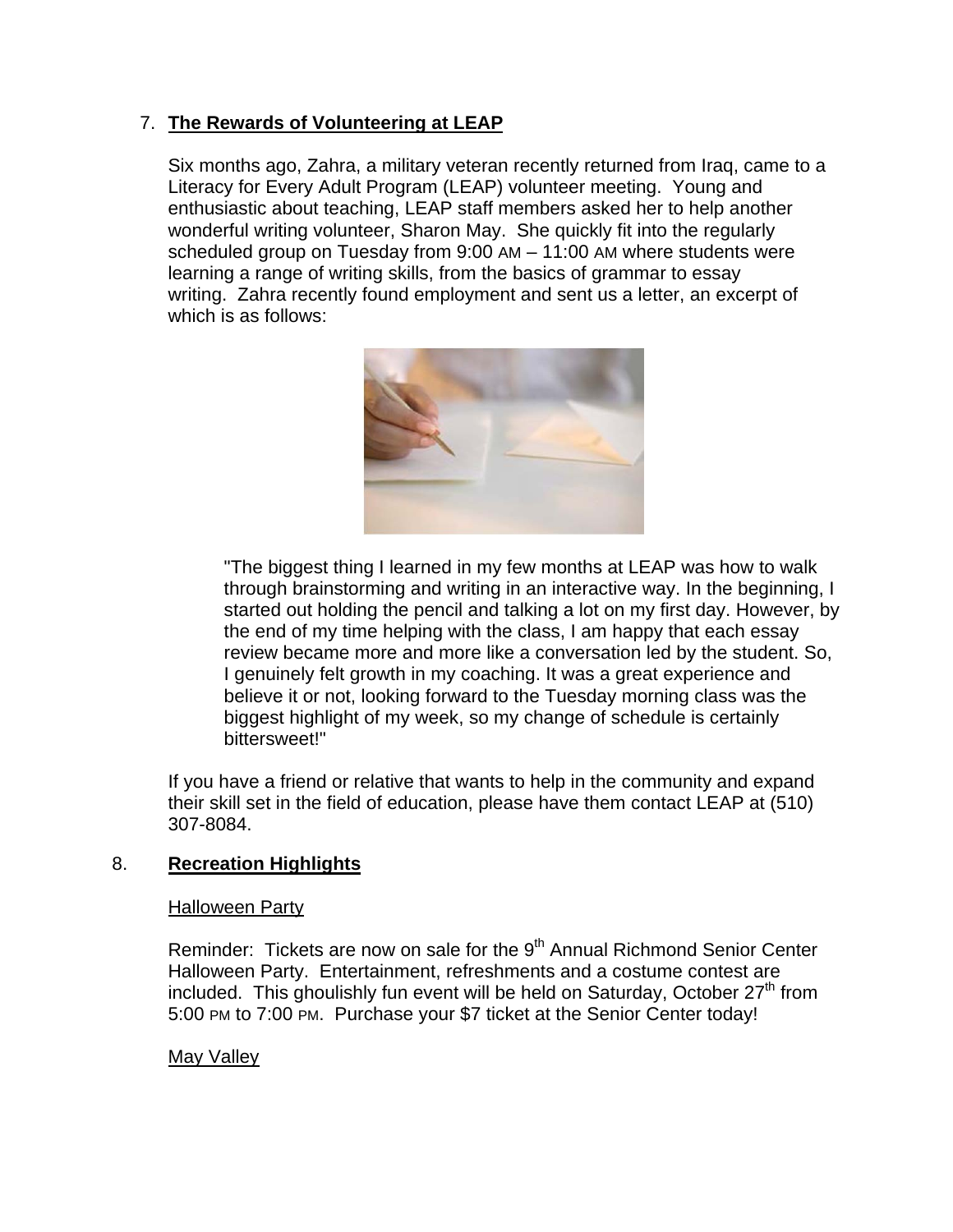The after school program participants at the May Valley Community Center enjoyed an afternoon at Kennedy Grove Park where they played volleyball, other games and took nature hikes. The beautiful location is a favorite for the kids and staff.

## DPRC-Holiday Craft Fair

On November 3<sup>rd</sup>, the Disabled Peoples Recreation Center (DPRC) and Friends of Disabled Children Inc. will be hosting their first Holiday Craft Fair at DPRC from 10:00 AM to 2:00 PM. Participants have taken old donated pieces of jewelry, recycled them, and added new findings to create amazing pieces. Earrings, bracelets, crystal sun catchers, stepping stones and other handmade crafts will be sold at the fair. Proceeds will go to Friends of Disabled Children who help DPRC participants and other children with special needs.



## 9. **Temporary Detours at Richmond Intermodal Transit Station**

As part of the BART parking structure project, the bus circulation area will be repaved and a new concrete crosswalk at 16<sup>th</sup> and Macdonald will be installed. This work will necessitate the closure of the intermodal area to vehicular traffic from September  $22<sup>nd</sup>$  through October  $8<sup>th</sup>$ . During this time, the following functions will be relocated as follows, and as shown on the graphic below:

- AC Transit and Golden Gate Transit bus stops will be relocated to Macdonald Avenue and Marina Way.
- Shuttle bus stops will be relocated to the Nevin Avenue "kiss and ride" area east of Marina Way.
- Accessible parking, accessible passenger drop-off and paratransit stops will be relocated to the parking lot at the northeast corner of Marina Way and Macdonald Avenue, enter from Marina Way.
- Passenger drop-off will be relocated to the east station entrance, enter from  $18^{th}$  or  $19^{th}$ .
- Taxi drop off/pick up will be relocated to 16<sup>th</sup> Street south of Macdonald.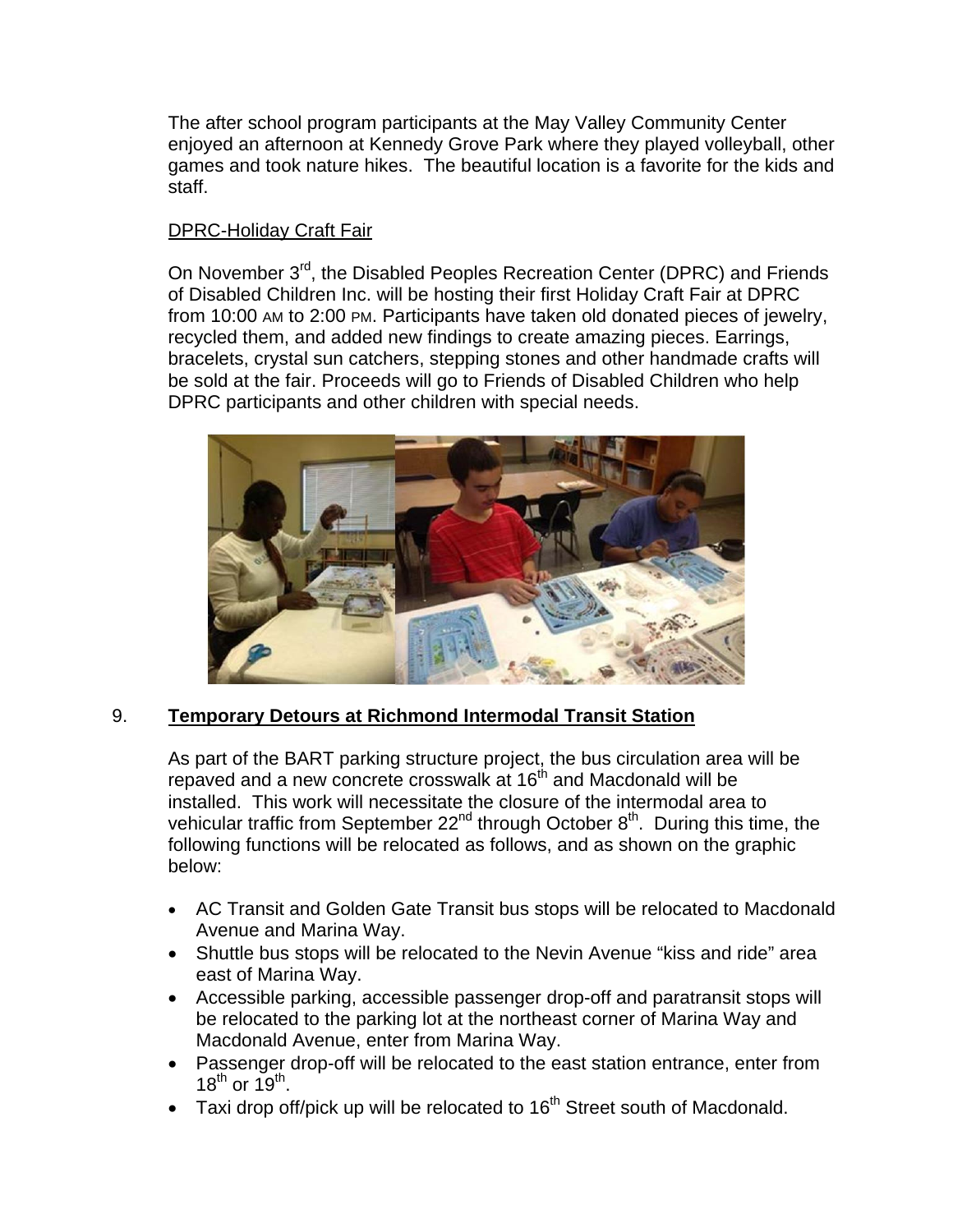• Pedestrian access from Macdonald Avenue at  $16<sup>th</sup>$  Street to the station entrance will be maintained during construction.



If you have any questions or concerns, please contact project manager Chadrick Smalley at 412-2067.

### 10. **Lawrence Berkeley National Laboratory Open House**

The Lawrence Berkeley National Laboratory will host an Open House on Saturday, October  $13^{th}$  from 10:00 AM - 3:00 PM. Families, community members, and science enthusiasts are invited to tour facilities, hear from scientists about their research, and have fun with hands-on activities in the Family Adventure Zone. Registration required: www.lbl.gov/openhouse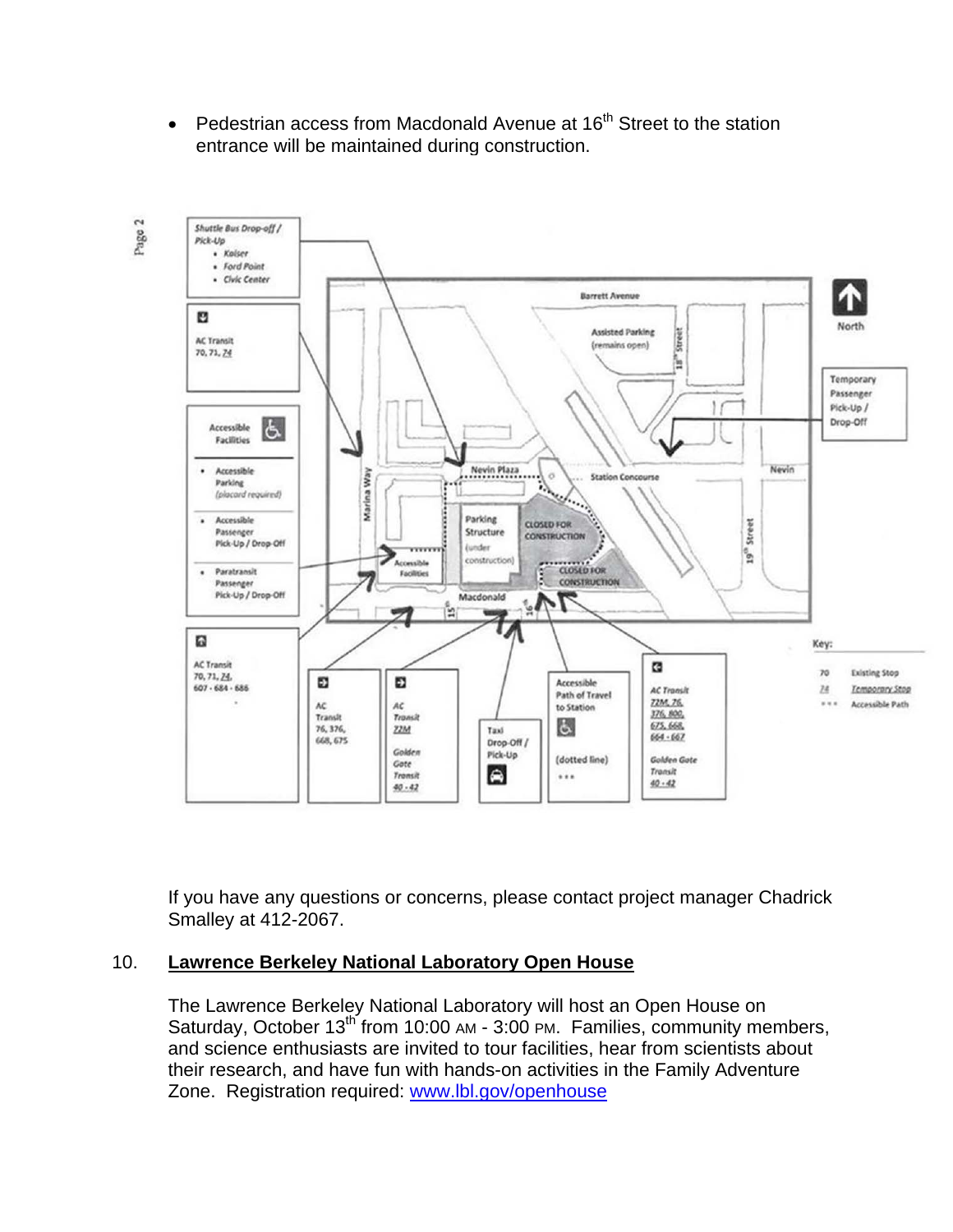

# 11. **Public Works Updates**

Facilities Maintenance Division: Painters completed painting the exterior of Fire Station 67.

Parks and Landscaping Division: Crews began site preparation at State Court Park for the Arbor Day tree planting event, neared the completion of the Burg Park construction, renovated the turf at Nevin Park, installed foul poles at Nicholl Park Baseball Field #1, conducted weed abatement along Richmond Parkway, and completed landscape planting along the Nunn Street sound wall.